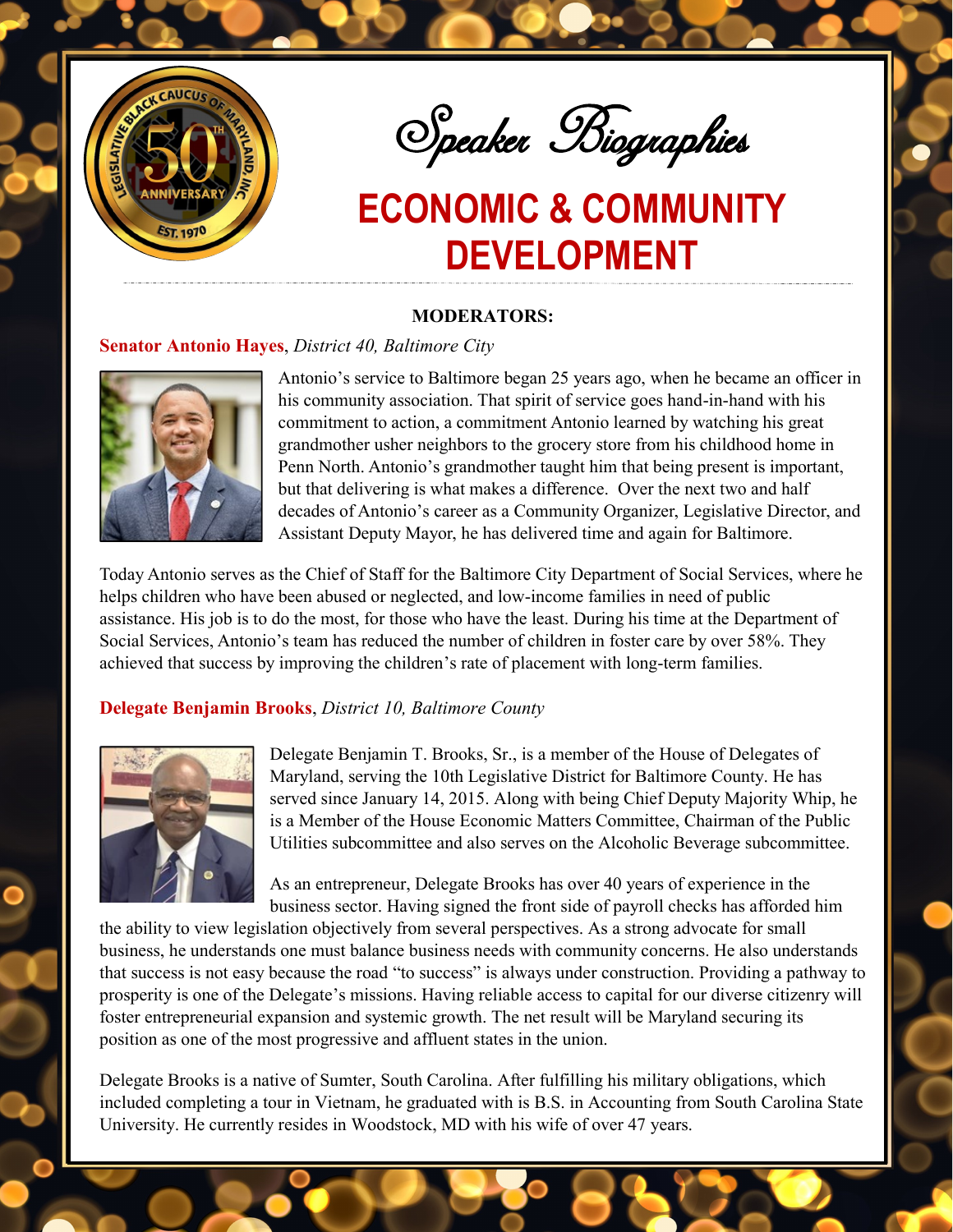

Speaker Biographies

### **PANELISTS:**

### **Wanda Best**, *Co-Chair, CRA Baltimore Initiative*



Wanda Gibson Best is a connector of resources. Wanda is the Executive Director of the Upton Planning Committee. This position allows her to use many of skills learned throughout her career. Her grassroots community organizing began at an early age in the South Carolina 4-H Extension Programs while representing the State of South Carolina across the Country in leadership roles. Wanda graduated from South Carolina State University with a BS degree in Foods and Nutrition and with a triple minor in Biology, Chemistry, and Business. She furthered her education with a master's degree

in Public Administration. Wanda worked as a Dietician in a comprehensive health center in Charleston, SC and the remote islands. There she managed and delivered direct services to the Women Infant and Children Program, Home Health Program, and Migrant Camp Nutrition Program. Wanda was the manager of the food production department of a medical university hospital which included two satellite hospitals. There she supervised 65 employees that produced 8000 meals per day. Wanda worked for USDA for more than twenty years as the program analyst for a fivemillion-dollar federal food safety and quality program of the US land grant system. She has had a career centered around public health and economics. Wanda has maintained her dietician license for thirty years and continues to practice as a Nutritionist and Dietician.

## **NaTasha Horton**, *Vice-President, Regional Community Development Manager, Truist Bank*



.

NaTasha Horton is currently a Vice-Preisdent, Regional Community Development Manager at Truist Bank formerly SunTrust Bank. NaTasha is a graduate of the University of Phoenix, where she received her MBA in Business Management with a minor in Human Reosurce Management.

NaTasha has over 24 years of banking experience and has held various roles within the bank from: Teller, Head teller, Branch Manager, Area Manager,

@Work Sales Specialist, Business Banker, Treasury Sales Officer to her current role as Community Development Manager . NaTasha is a native of Baltimore with extensive ties to the community. She is responsible for leading community reinvestment and development programs across the State to include specific programs and initiatives focused on affordable housing, small business and community development outreach.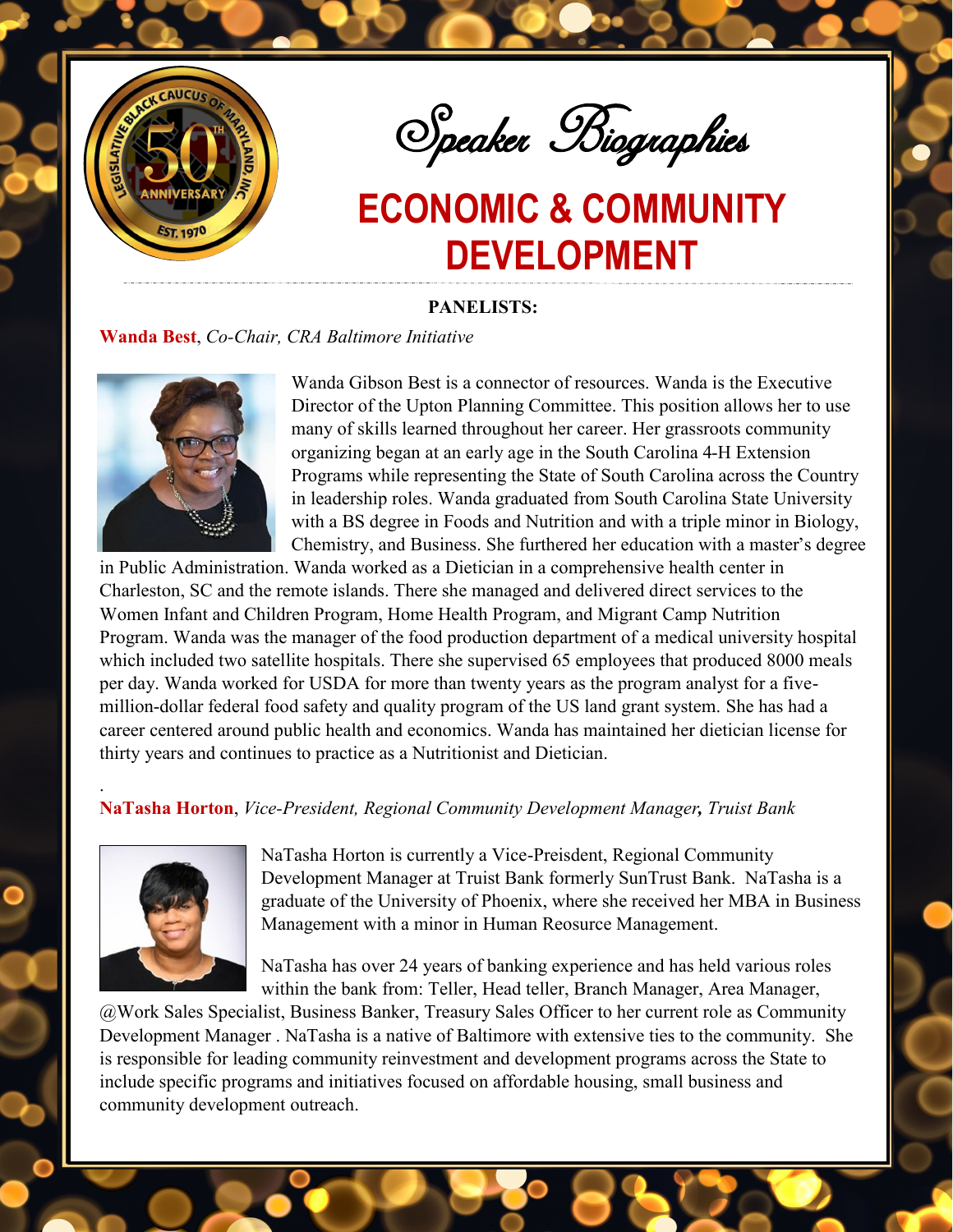

Speaker Biographies

## **PANELISTS:**

She represents Truist across the State of Maryland on various boards and committees to include: Go Northwest, South Baltimore Learning, The Greater Baltimore Urban League, Morgan State's EDAC, and her membership with the Baltimore Alumnae Chapter of Delta Sigma Theta Sorority, Inc. NaTasha has served on the Baltimore City Workforce Board (appointed by Mayor Stephanie Rawlings-Blake) and The Baltimore County Commission for Women under former Baltimore County Executive, Kevin Kamenetz. In 2014, she was awarded one of Baltimore's top honors of being named Baltimore Business Journal "Top 40 under 40". NaTasha resides in Baltimore County with her daughter Kiearra.

**Austin McKenzie**, Assistant *Vice President, Mid-Atlantic Region, Relationship Manager, M&T Bank* 



Austin McKenzie is a relationship manager within M&T Bank's Business Banking Group. In the scope of his role, Austin spearheads the bank's lending efforts to small and medium sized companies within a designated territory. Austin has wealth of experience providing capital and treasury solutions to professional firms, non-profit organizations, contractors, biotech companies, and real estate investors. Austin has served on several non-profit boards. In addition, he is actively involved in various community organizations in Greater Baltimore. Throughout his career, Austin has worked

closely with a plethora of black-owned companies and organizations to secure access to capital for mission-driven initiatives and growth strategies.

### **Monica Mitchelle**, *Vice President, Government and Community Relations Maryland and Greater Washington DC Regions, Wells Fargo*



Monica Mitchell has over 20 years' experience in banking and community development. In her role, Monica leads Corporate Philanthropy and Community Development work for the Maryland and Greater DC regions, responsible for affordable housing, workforce development, entrepreneurship and financial education efforts for low-to-moderate income communities, with a personal passion to address the intersectionality of these issues with public health outcomes.

She has a passion to educate and motivate individuals and families to reach their full potential through economic empowerment and has conducted hundreds of financial capability seminars for businesses, schools, governmental groups and non-profits. Monica is a passionate volunteer and regularly mentors and job shadows with young women in high school and college who are pursuing careers in banking and corporate social responsibility.